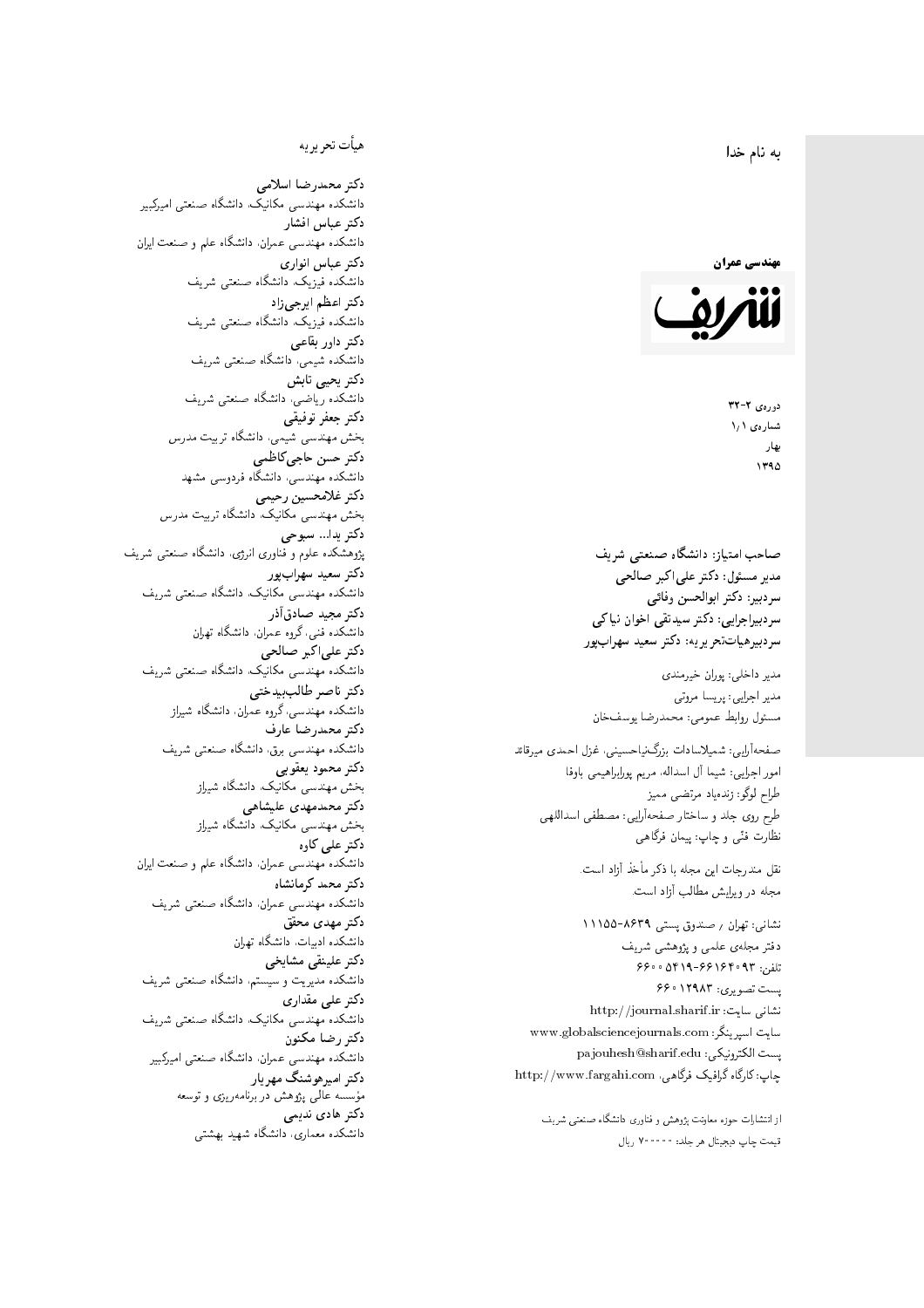هیأت تحریریهی تخ*صص*ی

• سردبیر تخصصی: دکتر ابوالحسن وفایی استاد دانشکدهی مهندسی عمران ـــ دانشگاه صنعتبی شریف دكتر احمد ابريشمچي استاد دانشکدهی مهندسی عمران ــ دانشگاه صنعتی شریف<br>دکتر همایون استکانچی دنتر همایون استحانچی<br>اسلسان ک استاد دانسدندهی مهندسی عمران – دانسدن مصنعتی سریف<br>م دكتر عباس افشار استاد دانشکدهی مهندسی عمران ــ دانشگاه علم و صنعت ایران دکتر محمدعلی برخورداری دانشیار دانشکدهی مهندسی عمران \_ دانشگاه علم و صنعت ایران دكتر حسين پورزاهدى استاد دانشکدهی مهندسی عمران – دانشگاه صنعتی شریف دكتر مسعود تجريشي دانشیار دانشکدهی مهندسی عمران ــ دانشگاه صنعتبی شریف دكتر ايوب تركيان دانشیار مرکز تحقیقات آب و انرژی ـــ دانشگاه صنعتی شریف دكتر عباسعلى تسنيمى استاد دانشکدهی مهندسی عمران و محیط زیست ـ دانشگاه تربیت *مدرس* دكتر حسن حاجي كاظمى استاد دانشکدهی مهندسی ــ گروه مهندسی عمران ــ دانشگاه فردوسی مشهد دكتر سيدمحسن حائرى استاد دانشکدهی مهندسی عمران ــ دانشگاه صنعتی شریف دكتر اميررضا خوبي استاد دانشکدهی مهندسی عمران \_ دانشگاه صنعتی شریف دكتر فياض رحيمزاده استاد دانشکدهی مهندسی عمران ــ دانشگاه صنعتی شریف دکتر علی اکبر رمضانیانیور استاد دانشکدهی مهندسی عمران ـــ دانشگاه صنعتی امیرکبیر دکتر سیدمهدی زهرایی دانشیار دانشکدهی فنی -گروه مهندسی عمران ــ دانشگاه تهران دکتر محمدمهدی سعادت یور استاد دانشکدهی مهندسی عمران ــ دانشگاه صنعتی اصفهان دكتر عيسى سلاجقه استاد دانشکدهی مهندسی عمران \_ دانشگاه شهید باهنرکرمان دكتر مجيد صادق أذر استاد دانشکدهی فنبی -گروه مهندسی عمران ــ دانشگاه تهران دكتر ناصر طالب بيدختى استاد دانشکدهی مهندسی ـ بخش مهندسی عمران ـ دانشگاه شیراز دكتر ارسلان قهرماني استاد دانشکدهی مهندسی ــ بخش مهندسی عمران ــ دانشگاه شیراز دكتر محمد كارأموز استاد دانشکدهی فنبی -گروه مهندسی عمران ــ دانشگاه تهران دكتر محمدتقى كاظمى

دانشیار دانشکدهی مهندسی عمران ــ دانشگاه صنعتی شریف

دكتر محمد كرمانشاه استاد دانشکدهی مهندسی عمران ـــ دانشگاه صنعتی شریف دکتر عل*ی* کاوہ استاد دانشکدهی مهندسی عمران ــ دانشگاه علم و صنعت ایران دكتر سيدمجدالدين ميرمحمدحسيني دانشیار دانشکدهی مهندسی عمران ـــ دانشگاه صنعتی امیرکبیر دكتر سيدشهاب الدين يثر بى دانشیار دانشکدهی مهندسی عمران و محیط زیست \_ دانشگاه تربیت مدرس

هيأت مشاوران

دكتر محمدرضا احدى پژوهشکده حمل و نقل ــ دانشگاه علموصنعت ایران دكتر احسان اشتهارديان گروه مدیریت پروژه و ساخت ـــ دانشگاه تربیت مدرس دكتر كاظم برخوردارى دانشکدهی مهندسی عمران ــ دانشگاه یزد دكتر كياچهر بهفرنيا دانشکدهی مهندسی عمران ــ دانشگاه صنعتی اصفهان دكتر ناصر حافظي مقدس دانشکدهی زمین شناسی مهندسی \_ دانشگاه تربیت مدرس دكتر سيد روح|له حسينبي واعظ دانشکده ی مهندسی،گروه مهندسی عمران ــ دانشگاه قم دكتر حسين رحامي دانشکده ی علوم پایه مهندسی ــ دانشگاه تهران دكتر ايرج رسولان دانشکدهی مهندسی عمران ــ دانشگاه شهید چمران اهواز دكتر كاظم شاكرى دانشکدهی مهندسی عمران ــ دانشگاه محقق اردبیلی دكتر ابوالفضل عربزاده دانشکدهی مهندسی عمران و محیط زیست ــ دانشگاه تربیت مدرس دكتر مهدى قاسميه دانشکدهی فنبی،گروه مهندسی عمران ــ دانشگاه تهران دكتر على قنبرى دانشکده، مهندسی عمران ــ دانشگاه خوارزمی دکتر علے کمک ہناہ دانشکدهی مهندسی عمران و محیط زیست ــ دانشگاه تربیت مدرس دكتر ميراحمد لشتهنشايي دانشکدهی مهندسی عمران ــ دانشگاه گیلان دكتر سيد مرتضى مرندى دانشکدهی مهندسی عمران ــ دانشگاه شهید باهنر کرمان دکتر منصور مصلی نژاد دانشکدهی مهندسی عمران ــ دانشگاه شیراز دكتر حسين نادريور دانشکدهی مهندسی عمران ــ دانشگاه سمنان دکتر مهدی ویس کرمے دانشکده ی مهندسی عمران ــ دانشگاه شیراز



مهندسيعمران